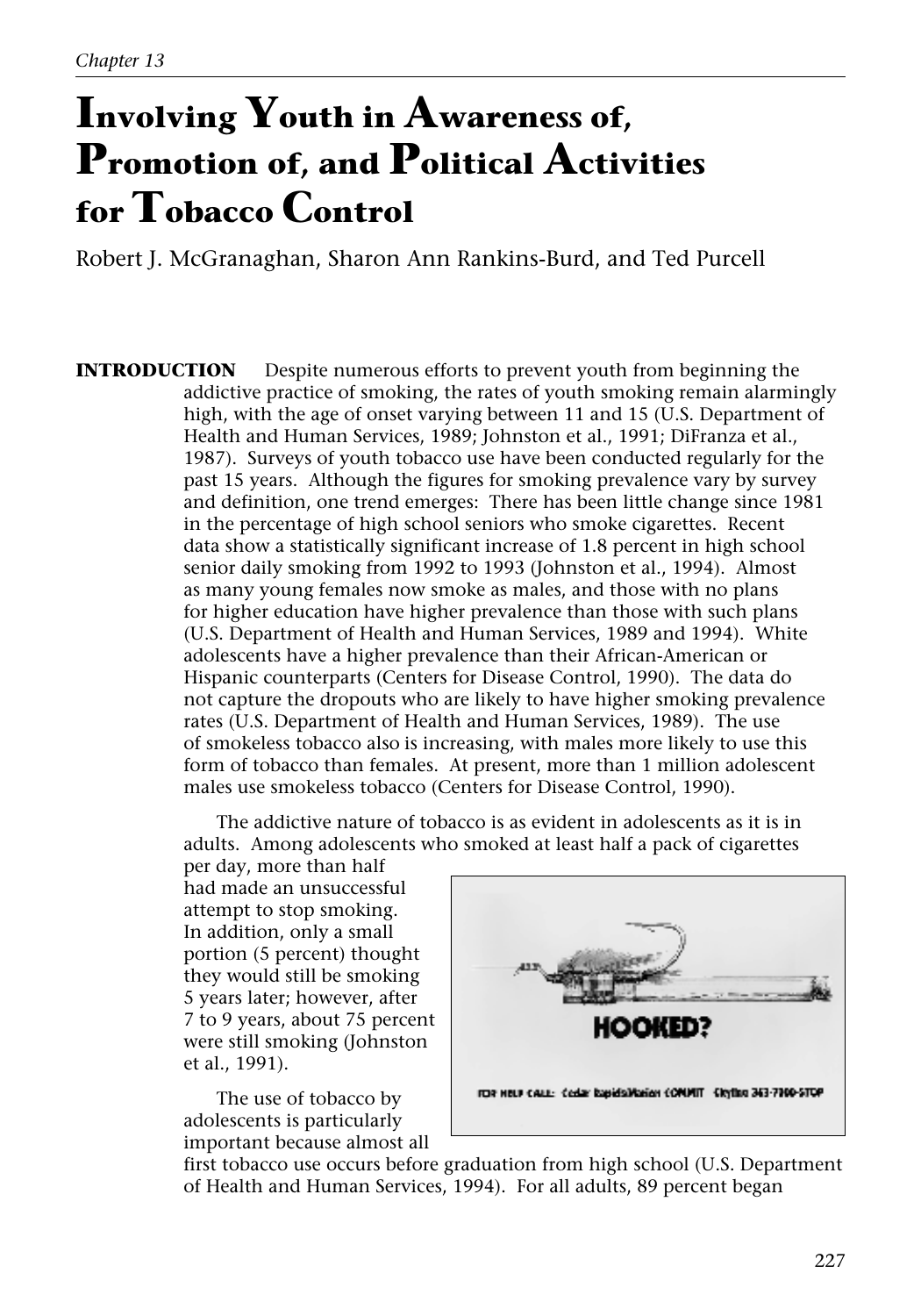smoking prior to age 18, and 71 percent began daily smoking by age 18 (U.S. Department of Health and Human Services, 1994). Adolescents, because of the addictive nature of nicotine, become "hooked" and are the smokers of the future. Preventing onset of tobacco use by youth will gradually result in the decline of smoking prevalence and, eventually, in the demise of all manner of tobacco use.

The Community Intervention Trial for Smoking Cessation (COMMIT) did not initially target youth in its intervention plans. The primary reason for excluding youth was that the trial was seen as being oriented toward heavy smokers (25 or more cigarettes per day), and young smokers rarely fall into that category. Nevertheless, some investigators and policy advisory committee members encouraged the inclusion of activities that targeted and included youth in intervention activities (see Chapter 12). The activities that targeted youth were primarily school based and are described in Chapter 12 (Bowen and colleagues). Activities that involved youth were important because they contributed to building awareness of smoking as a public health problem, increasing visibility of tobacco control efforts, and changing policies on youth access to tobacco.

This chapter describes some activities oriented toward youths in settings other than schools. Although Chapter 12 addresses in-school activities, it should be noted that schools were often the initial setting in which students were contacted or recruited to participate in communitywide campaigns and activities. This chapter also discusses the challenges encountered by COMMIT staff members and volunteers as they balanced a desire by volunteers for more attention to youth with COMMIT's goal of increasing cessation rates among adults. Finally, the chapter includes some key lessons learned from the COMMIT communities about this intervention channel.

The overall goals of this aspect of the youth channel were to:

- **GOALS, ACTIVITIES, AND PROCESS OBJECTIVES FOR YOUTH**
- enlist participation of students and teachers in communitywide campaigns and intervention activities; and
- increase community interest and activity in regulations and enforcement of policies to reduce youth access to tobacco products.

The required activities involving youth in nonschool settings are discussed in Table 1.

The range of creative activities within each category demonstrates the extent to which COMMIT communities involved youth in the overall intervention beyond what was minimally required by the protocol. One recurring theme found in the records of the COMMIT communities was the lament by volunteers that COMMIT could not focus more attention on prevention and youth. Many communities reported that their community Boards or public education task forces (under which most communities coordinated youth activities) were initially inclined to put more resources into youth activities than were justified by the design of the intervention. This may be the result of a tendency of COMMIT volunteers to prevent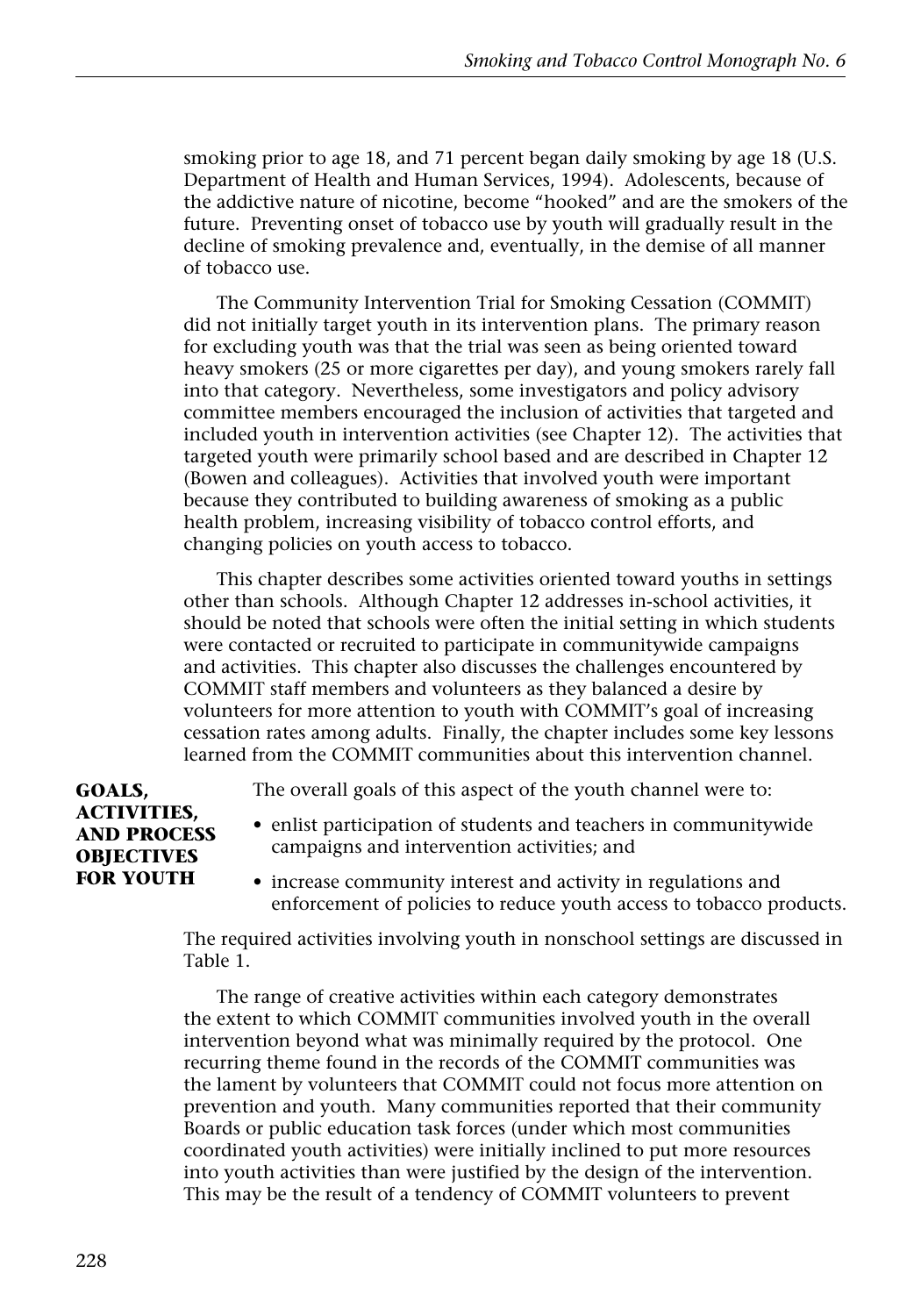### Table 1 **Activities and process objectives for youth**

| <b>Activities for Each Community</b>                                                          | Cumulative<br><b>Objectives</b><br>(1988-1992) | Number<br>Completed | Process<br>Objectives<br>Achieved <sup>a</sup><br>$(\% )$ |
|-----------------------------------------------------------------------------------------------|------------------------------------------------|---------------------|-----------------------------------------------------------|
| Annually Promote Participation in<br>Magnet Events (1/2,000 of total<br>community population) | 100%                                           |                     | 485                                                       |
| Annually Initiate a Youth Access<br>to Tobacco Campaign                                       | 33 campaigns                                   | 46 campaigns        | 139                                                       |
| Establish Liaison With Tobacco-<br>Free Young America Project                                 | All communities                                | 8 liaisons          | 73                                                        |
| <b>Establish Cooperative Agreement With</b><br>Tobacco-Free Young America Project             | All communities                                | 10 communities      | 91                                                        |

<sup>a</sup> Average for combined communities.

what had not begun rather than intervening to change the behavior of adults who had already chosen to smoke. At the same time, a natural tendency to protect youth from the mistakes of their elders may have inclined volunteers to be more interested in preventing youth from smoking. This dilemma, and how COMMIT communities dealt with it, are discussed below in the "Challenges" section of this chapter.

### **INVOLVING YOUTH IN COMMUNITYWIDE CAMPAIGNS AND INTERVENTION ACTIVITIES**

**Involving Youth in Community Campaigns**

Communities involved youth in a wide variety of campaigns and interventions. These campaigns focused on reframing the tobacco message to raise awareness of tobacco industry marketing tactics, especially advertising. Boards and task force members recognized that advertising of tobacco products is difficult to escape (Johnston et al., 1991; Centers for Disease Control, 1990). Despite industry disclaimers that influencing adolescents is a goal (O'Toole, 1986; Weil, 1986), there is much evidence that young people are aware of the images

presented by the tobacco companies. A study of 6-year-olds showed that 91 percent were able to recognize Joe Camel (Fischer et al., 1991). A survey of 5,000 adolescents selected at random indicated that 42 percent identified Marlboro as the most advertised cigarette brand, followed by Camel at 30 percent (and also showed that Camel advertisements were most often recalled by the youngest adolescents and seldom recalled by older adult smokers) (Pierce et al., 1991). Similar results were reported in analyses of the 1992 California Tobacco Survey (McCan, 1992). In other studies amon youth, recall of cigarette advertisements is high, especially compared with recall of the U.S. Surgeon General's warning labels (Fischer and Magnus, 1981).

Tobacco advertising is seen in print media, billboards, sponsorship of events, and point-of-sale messages. Advertising and promotion are most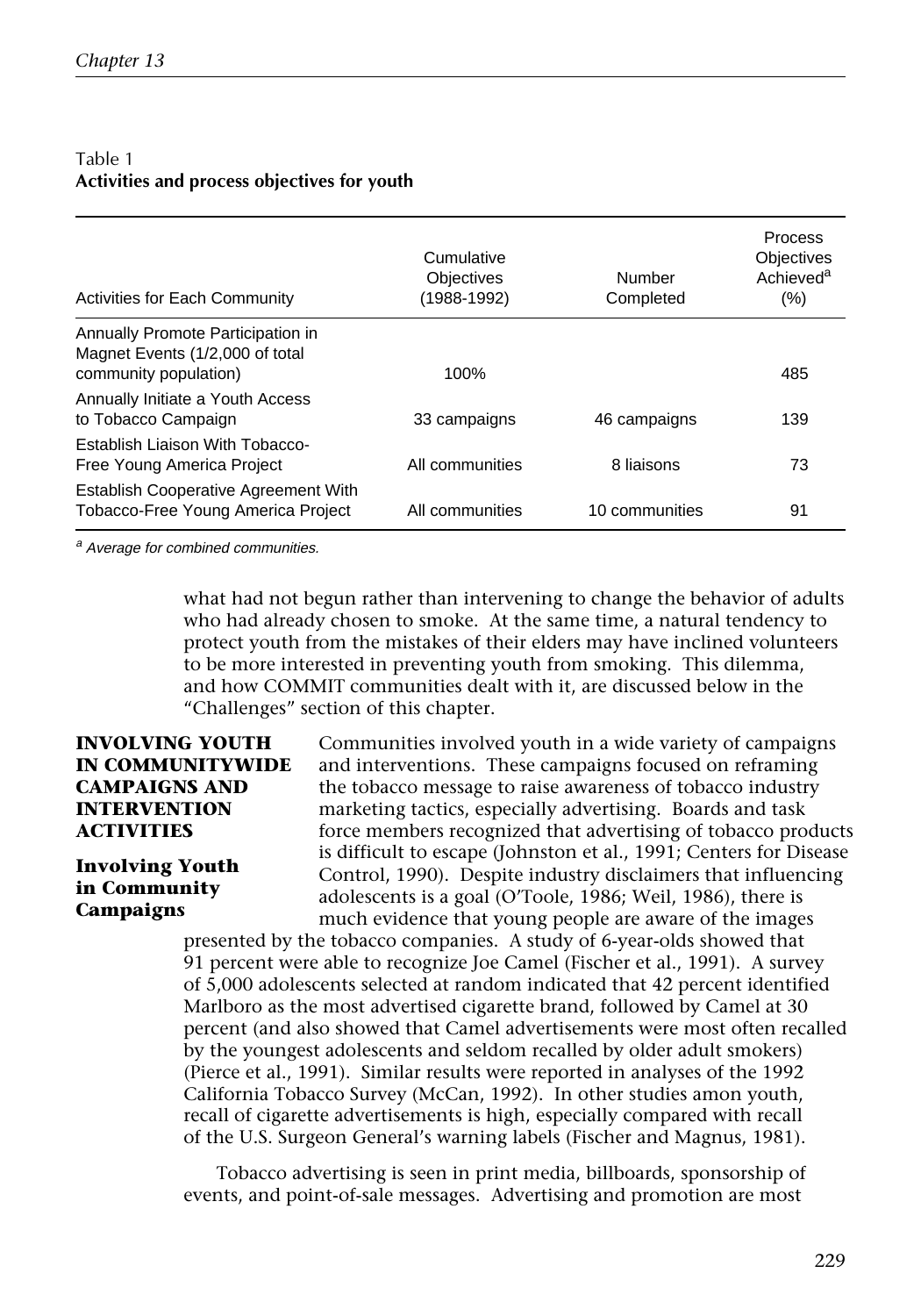likely to operate in an unconscious way; they provide images that support the attractiveness of smoking (U.S. Department of Health and Human Services, 1989 and 1991; Warner et al., 1992; Hensley, 1989). The images that are used are usually sexy, independent, adventure seeking, or funny (cartoon characters). Such images are often appealing to adolescents. Indirectly, adolescents may look at such advertising as evidence that it is "okay to smoke" because if smoking were not acceptable adolescent behavior, the Government would not allow the advertising of a product with such negative health consequences for adolescents (U.S. Department of Health and Human Services, 1989). For these reasons, many COMMIT communities conducted activities designed to reduce the appeal of tobacco advertising. Counteradvertising campaigns using posters developed by and targeted to youth were displayed on buses and in bus shelters in Vallejo, CA. Some antitobacco advertisements, such as those put on billboards in commercial districts, were designed by youth. Advertising of tobacco products was removed from several sporting events, including basketball in Yonkers, NY, baseball in Medford/Ashland, OR, and Bellingham, WA, and tennis in Santa Fe, NM.

Other informational and awareness programs and campaigns involving youth and targeting adults included writing letters to the editor of local newspapers. For example, letter-writing campaigns by youth supported public discussions of enforcing or enhancing policies on youth access to tobacco.

Videotape productions and slide shows, developed with creative input from youth, documented local examples of the pervasive marketing of tobacco to young people throughout the community. Theatrical events, such as puppet shows and musical plays, were produced to help youth deal with situations involving smoking and to highlight the dangers of secondhand smoke to children and adults.

Some communities trained youth to be speakers or developed peer-topeer education to prevent smoking and to raise awareness of the problem. This strategy used students who were trained to teach their peers how to refuse cigarettes. In some cases, youth were trained to make presentations to legislators and community leaders.

**Involving Youth** The protocol required communities to conduct community **in Magnet Events** magnet events (Chapter 6). The Great American Smokeout (GASO) is a magnet event sponsored by the American Cancer Society, and every COMMIT community in the United States was involved in promoting this event. Youth played an important role in helping communities spread the message about the GASO. Some communities used youth brigades to distribute door hangers and fliers in targeted neighborhoods to advertise GASO events. Others involved youth in distributing information on quitting for the day. Many communities conducted poster contests in conjunction with the GASO. These contests were another strategy for youth to express themselves to peers and adults in creative ways, raise awareness, and spread basic information about the problem of smoking. Winning entries were displayed in shopping malls and community centers, and in Paterson, NJ,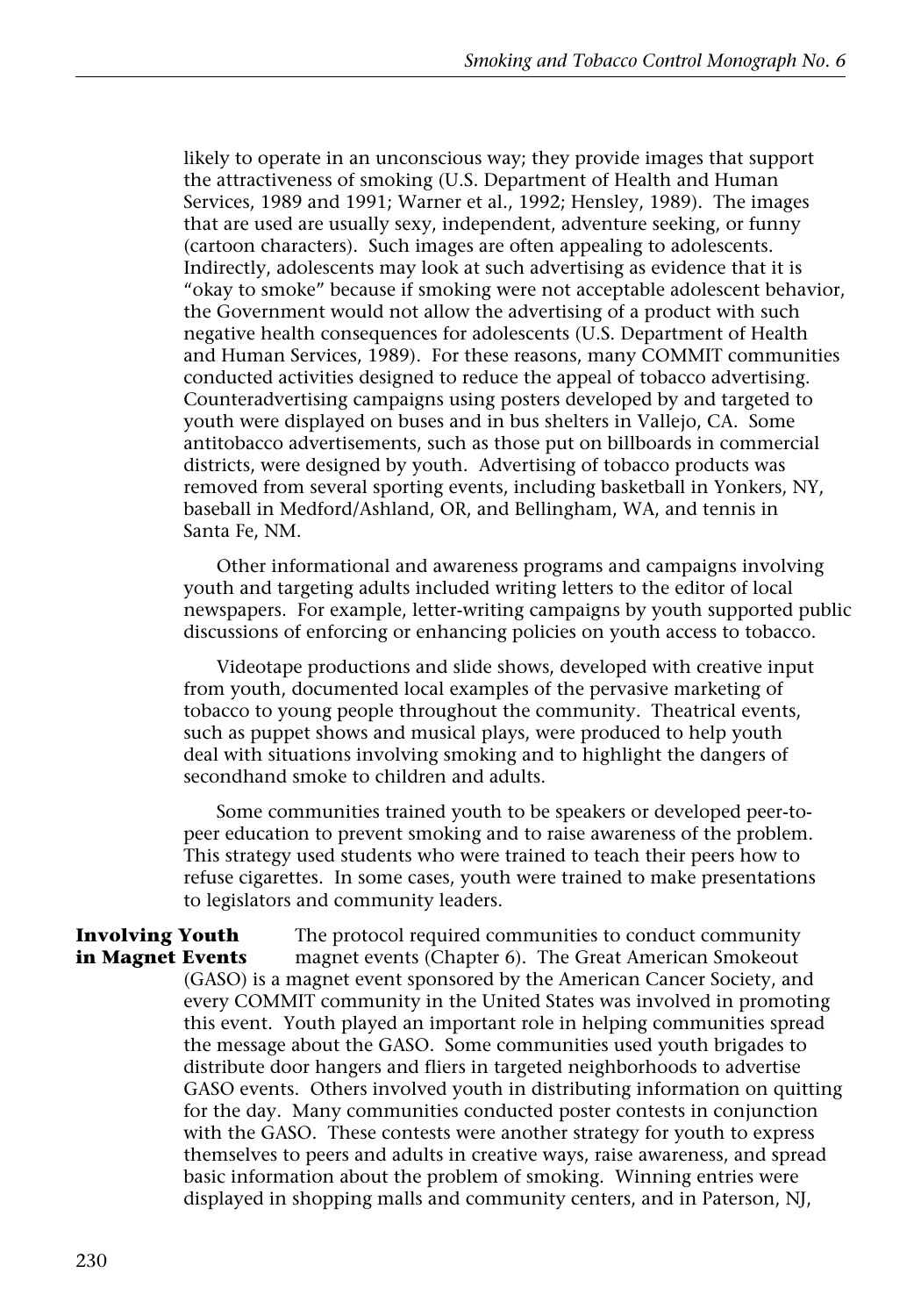the winning entries were made into a calendar. In some cases, posters were judged by employees of companies participating in GASO activities and were displayed in their worksites.

Newspaper coverage of the contests amplified the messages of the posters to the community. Local media also publicized essay contests by printing articles about the winning writers and their tobacco control messages. Essays were reprinted in local newspapers and, in some cases, were broadcast by radio stations, providing further promotion of the no-smoking message.

Non-Dependence Day, the fifth of July, was a summertime event sponsored by the American Lung Association allowing for



more community-based involvement by youth to promote antismoking messages. For example, youth participated in local Fourth of July parades to encourage smokers to be independent by overcoming their dependence on tobacco. As with the GASO, poster contests were used to involve youth and spread the no-smoking message of this campaign.

**MONITORING** The national health objectives for the year 2000 have targeted **AND PROMOTING** substantial reductions in smoking among persons younger than **ENFORCEMENT** 20 years and reductions in smoking onset. Reducing access **OF REGULATIONS** to cigarettes through policies or laws is an important strategy **ON YOUTH ACCESS** in reaching this goal. Those younger than age 18 have little **TO TOBACCO** difficulty in purchasing tobacco products even though it is

> illegal in all of the United States and Canada. With few exceptions, there is little enforcement of the laws prohibiting tobacco access by minors. Studies indicate that the vast majority of tobacco retailers sell to children (Doctors and Lawyers for a Drug-Free Youth, 1991; Altman et al., 1989). For this reason, COMMIT communities were required to develop activities to monitor and promote enforcement of regulations on youth access to tobacco.

Almost all communities used compliance checks as an initial step in the process of examining what their communities were doing about the accessibility to tobacco by youth. The

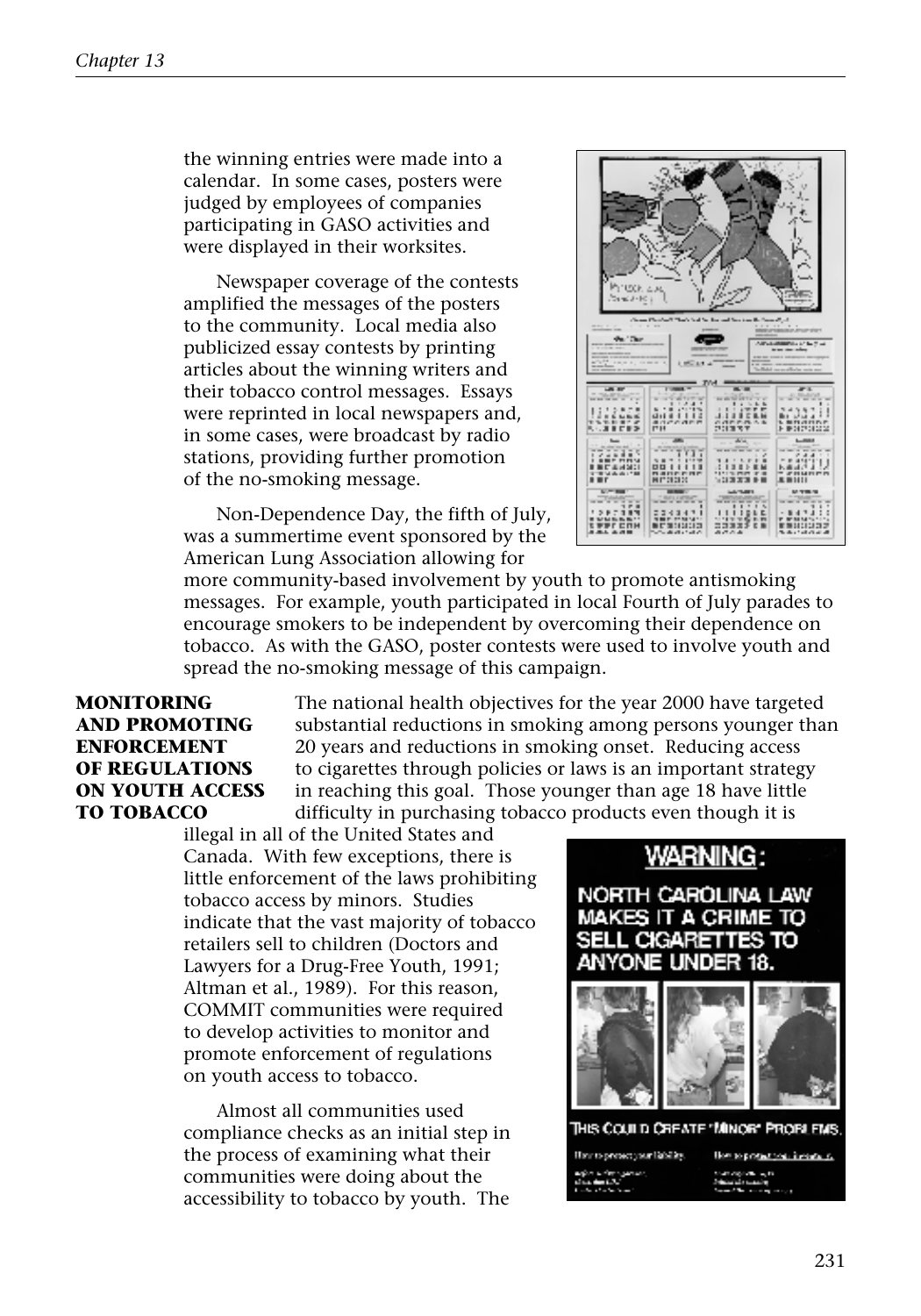compliance check was a systematic method to investigate whether merchants were adhering to local and State laws regarding the sale of tobacco to minors. In essence, a compliance check is an undercover buying operation using underage youth who have been trained in the operation to go into stores and attempt to purchase cigarettes. Prior arrangements are often made with law enforcement agencies so the youth are protected from legal action resulting from their purchasing tobacco. Accompanied by an adult driver who waits outside the retail establishment, an underage adolescent attempts to buy cigarettes or other tobacco products. The young people are trained to give truthful answers about their age if asked and to avoid any education of the retailer during the operation.

The results of compliance checks were used to educate merchants and the general public. Merchants who refused to sell to minors were usually given a certificate or a letter of commendation. Those who did sell to minors received some type of education about sales to youth. As a followup to compliance checks, interviews with store personnel about their selling behavior were sometimes conducted. Checks also documented how and where tobacco products, promotional materials, and legal age warning signs were placed.

Some communities began this activity with a merchant education campaign. Volunteers, often youth groups, visited local tobacco merchants and distributed information about local and State laws pertaining to sales to minors. Articles and letters to the editor about the dangers of smoking and the easy accessibility to tobacco by minors accompanied this outreach to merchants. Following this outreach, compliance checks were conducted to determine the extent of the problem and the effects, if any, from the merchant education campaign. Merchants were not informed at this point that a compliance check was in progress; however, some communities chose to publicize the campaign in local newspapers to warn the merchants before the youth buyers were sent out to the stores.

Initial compliance checks demonstrated that a majority of underage buyers were able to purchase cigarettes. In most communities, this outcome resulted in widespread local publicity and paved the way for public debate about enforcement and stricter laws. Youth were instrumental in promoting the importance of enforcing laws and advocating for the strengthening or changing of existing laws, such as bans on cigarette vending machines.

Young volunteers spoke at city council hearings and displayed packs of cigarettes they were able to purchase during compliance checks. Students wrote letters to the editor to encourage local lawmakers to consider tougher policies on access to tobacco by youth. The visible and enthusiastic involvement of youth in this activity was an important factor in getting communities to discuss and in some cases make policy changes restricting sales to minors.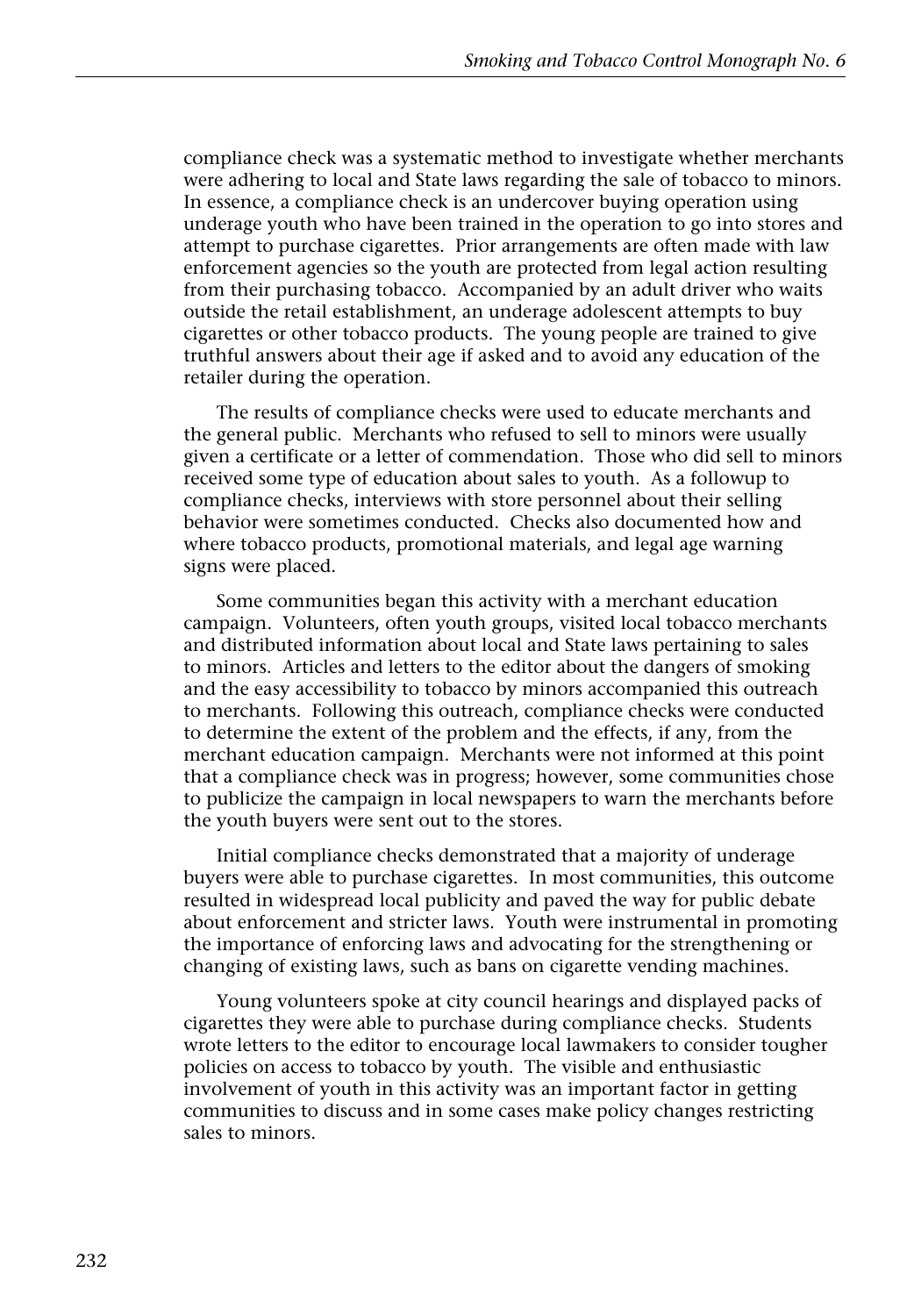**SUCCESSFUL** The process objectives for youth activities required involving as many **ACTIVITIES** children as possible in smoking control activities and mounting at least one visible youth-related policy initiative each year. Success was measured primarily by meeting process objectives for the required activities, and the community measured success by the amount and frequency of media coverage, positive feedback from the community to staff members and volunteers after events, letters to the editor, attendance at public hearings, changes in local public policy, and attendance at and response to other special events that created an environment for public discussion of the issue.

**ENLISTING YOUTH** COMMIT found many agencies eager to involve their youth **IN COMMUNITYWIDE** groups in smoking control activities. Boy and Girl Scouts, **CAMPAIGNS** youth activities commissions, church and synagogue youth groups, children's program directors at YMCA's and afterschool programs, Students Against Drunk Driving (SADD) chapters and Friday Night Live groups, and antidrug coalitions, such as Drug Abuse Resistance Education (DARE), were eager to incorporate COMMIT's antismoking message into their activities.

> The extent to which communities became involved in youth activities was based on the priority given to youth issues by community Boards, public education task forces, and program staff. Some communities, such as Utica, NY, and Raleigh, NC, created youth subcommittees of the public education task forces. Other communities, such as Fitchburg/Leominster, MA, and Bellingham, assigned youth the status of a full task force, including direct representation on the community Board. Most communities did not separate youth from the public education task force but still devoted much time and attention to this channel.

> Counteradvertising campaigns helped to reframe the message of smoking as a public health issue and provided excellent activities to involve the



creativity and enthusiasm of young volunteers. In Vallejo, a youth group called Students Against Cancer developed a poster titled "Fight It! Don't Light It!" that was displayed in buses and bus shelters throughout the city. The Southern Oregon Drug Awareness (SODA) youth committee worked with the Medford/ Ashland COMMIT community and adopted a counteradvertising billboard project. Volunteers from this group also helped

place antitobacco stickers on tobacco advertisements in magazines in school libraries.

Essay contests were yet another method used to promote community campaigns and magnet events. Raleigh conducted an essay contest on the theme "Smoking Restrictions and Their Associated Benefits." Winning entries were reprinted in a local newspaper. In Fitchburg/Leominster, winning essays on no-smoking themes were read over local radio stations.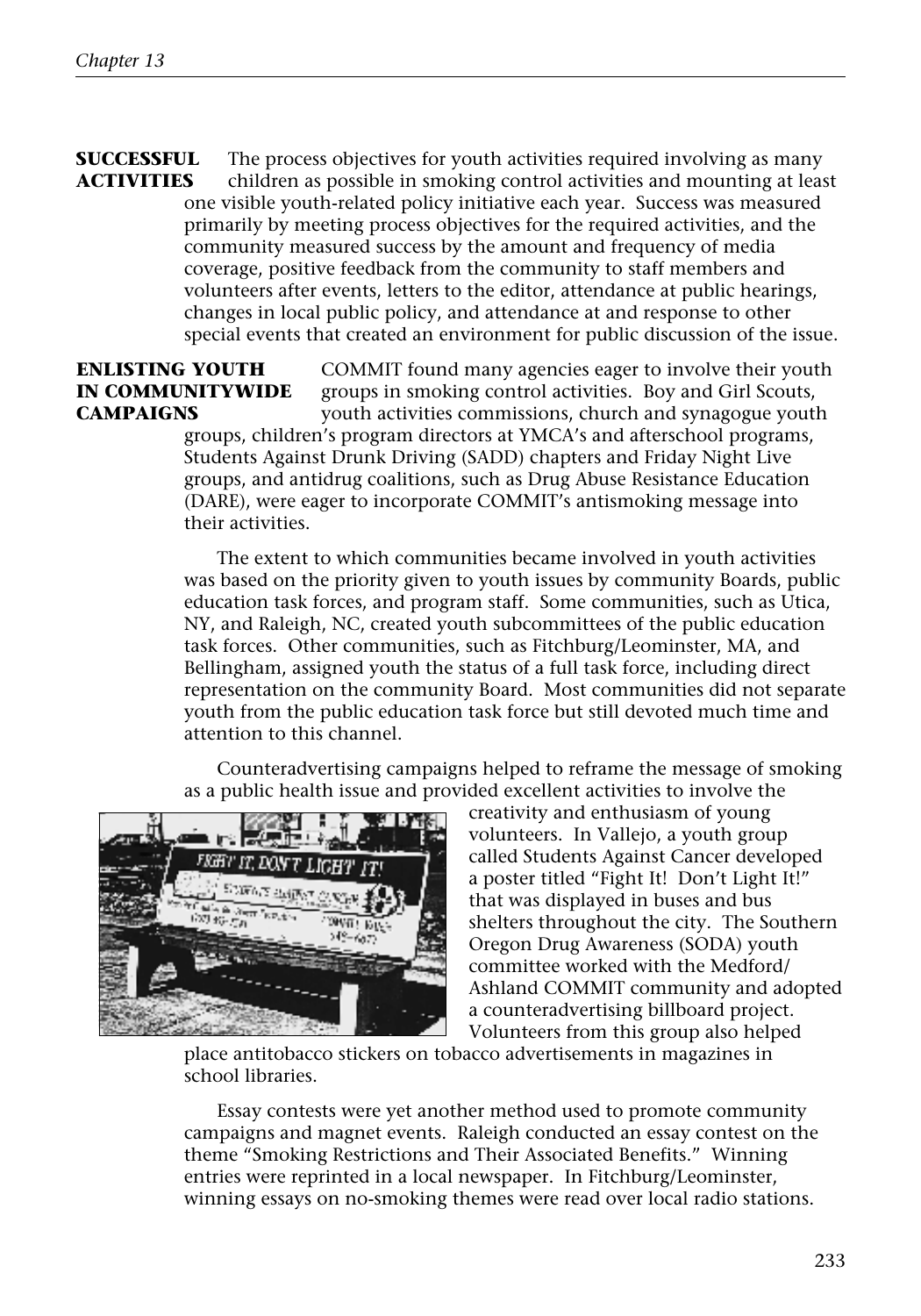In both Santa Fe and Paterson, adults and children used their musical and dramatic talents to bring an antitobacco message to audiences. In Santa Fe, a puppet show was developed that stressed the hazards of secondhand smoke. Children were taught how to deal with situations involving smoking, including how to refuse cigarettes. Scripts were developed for both elementary and higher grades. Children who saw the show at school received brochures containing antitobacco information for their parents. In Paterson, the "Smart Moves" play also traveled to schools. The play was interactive and included a simple antitobacco song taught to the children who were encouraged to bring the song home to their parents.

A teacher and student in Fitchburg/Leominster rewrote the screenplay "Cold Turkey" as a play titled "Unfiltered Rock." The play was produced during the week of The Great American Smokeout. Advertisements were run in the newspaper and on the radio to promote the play and the GASO. Forty students participated in this theatrical venture, and 600 people attended the play.

Training youth to be speakers and active participants in events was another strategy used by communities to involve youth in educational campaigns. Utica trained young people to participate in a hypertension screening project to talk about the risks of smoking to people who have high blood pressure. Medford/Ashland sponsored two students from the SODA youth committee to attend one of the annual Stop Teen Addiction to Tobacco (STAT) conferences. These students were an important source of ideas for involving Medford/Ashland youth in more visible and active antitobacco efforts.

Vallejo's Students Against Cancer provided important help in promoting antismoking messages to adults and youth through a wide variety of campaigns and activities. This group, a youth component of the Minority Coalition for Cancer Prevention, was recruited from Vallejo high schools and the Continentals of Omega Boys & Girls Club. Students Against Cancer was routinely involved in Vallejo's community events, such as the GASO, summer antidrug block parties, and Fourth of July parades. In some cases, these youngsters helped to promote the events to their peers and adults, and in other cases, they participated actively at the events in skits and on floats that had no-smoking themes.

Santa Fe COMMIT worked with student interns who developed a presentation for other children and adults focusing on cessation. During one summer, COMMIT sought office help from student interns who were asked to make these presentations. When the students returned to high school in the fall, they worked as volunteers within the school, helping other teens to give up tobacco. By the second year of the program, funding was obtained from outside sources to continue support of the peer-to-peer program. An at-risk student, also an ex-smoker, became one of the trainers who helped reach other at-risk youth in Santa Fe, thereby lending even more credibility to his work among teens and young adults.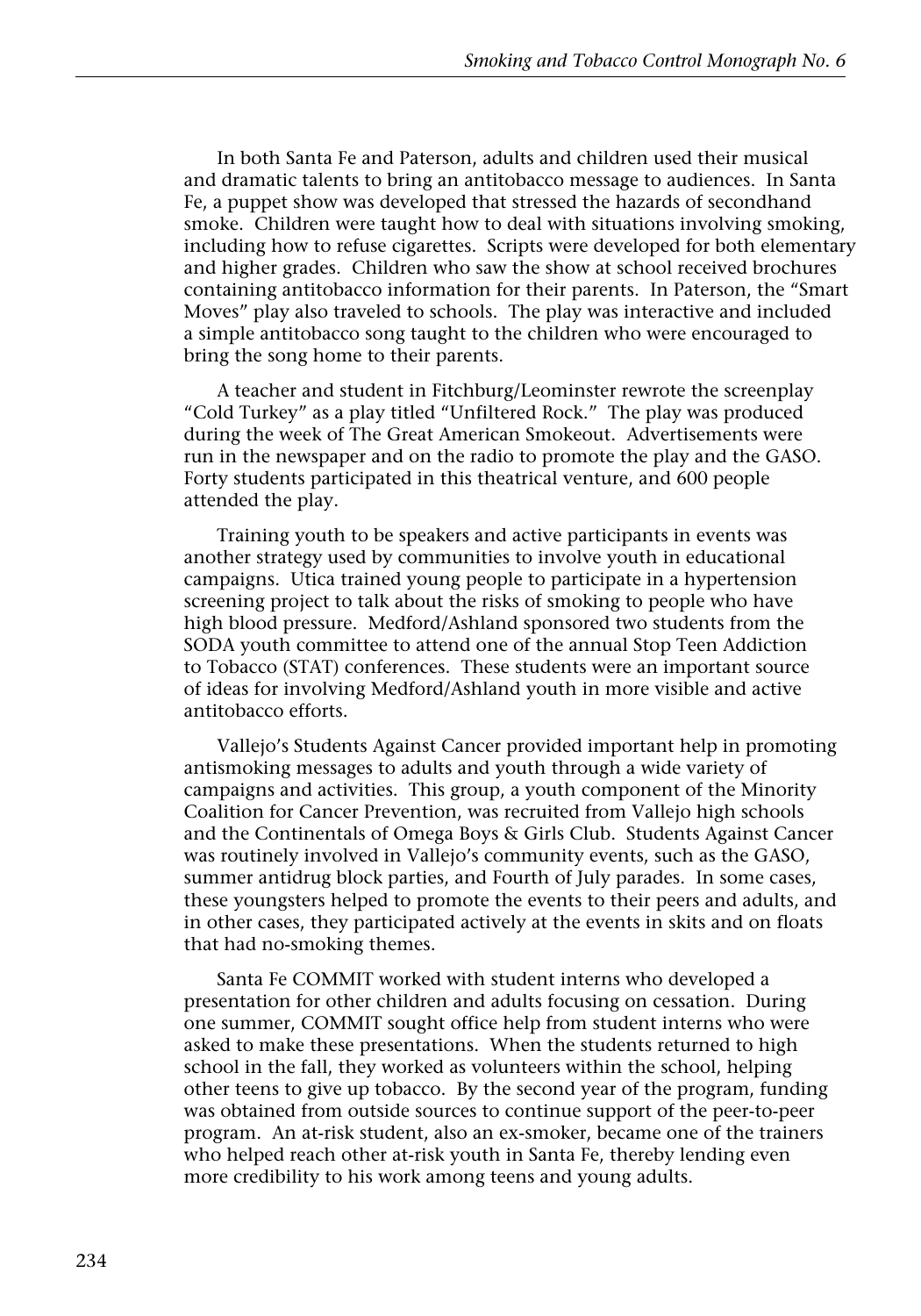Vallejo's slide show "Provocative and Pervasive: Tobacco Messages Bombard Our Youth" is another example of a strategy that used youth to raise awareness among adults. The slide show depicted locations in Vallejo where tobacco products, advertisements, and tobacco-like candies and gum are placed at eye level in and near areas frequented by youth. The show included facts about smoking and health and was targeted primarily to adult audiences who attended meetings of community organizations such as the Rotary Club and church groups. The slide show drew strong reactions. Adults were indignant and sometimes outraged when they saw the extent to which the products were promoted in local stores and other locations in Vallejo. This slide show was eventually made into a short videotape starring local youth titled "Reaping Profits by Stalking Youth" and was made available to local community groups and agencies as a COMMIT legacy at the end of the project. Similarly, Bellingham adopted "Ad-libbing It" as part of its curriculum in grades 5 through 9. The videotape, developed by a physician from the Washington State affiliate of Doctors Ought to Care (DOC), shows young people how the tobacco industry manipulates them by presenting false images of smokers.

Some communities used athletic events and organizations to target both adults and youth with antismoking messages. In Medford/Ashland, a minor league baseball team sponsored a Family-No Smoking-No Drinking section for games. Medford/Ashland also purchased a billboard with an antismoking message for players and their adult supporters at a Little League field. Vallejo distributed promotional materials targeted to Little League supporters who smoke while watching the games.

Over the years, several campaigns were developed in Utica, including one for the winter holidays. A radio commercial featured a young girl who wrote to Santa asking for a Quit Kit for her dad. People were encouraged to give the kits to loved ones who smoke. One local hospital extended its heart disease prevention program to include radio advertisements using youngsters who asked their parents to quit smoking or start exercising so they will live to see their children grow up.

Vallejo offered minigrants (matched by the school district) to youth organizations, such as the Camp Fire Girls, YMCA, 4-H Club, and the Continentals of Omega Boys & Girls Club, for projects involving youth in magnet events. These grants were used as incentives to encourage youth organizations to think of creative ways to involve their members in activities targeting adults. The Boys & Girls Club used its grant to support an antidrug block party during which T-shirts with antismoking messages were distributed. The YMCA used its grant to develop a prevention curriculum for a summer day camp program. Antismoking youth groups were established through schools and community organizations and coalesced with antidrug groups. Communities reported that incorporating tobacco into their community's antidrug movements, while challenging, was a promising strategy for raising awareness of the problem of smoking and involving new groups of youth and adults.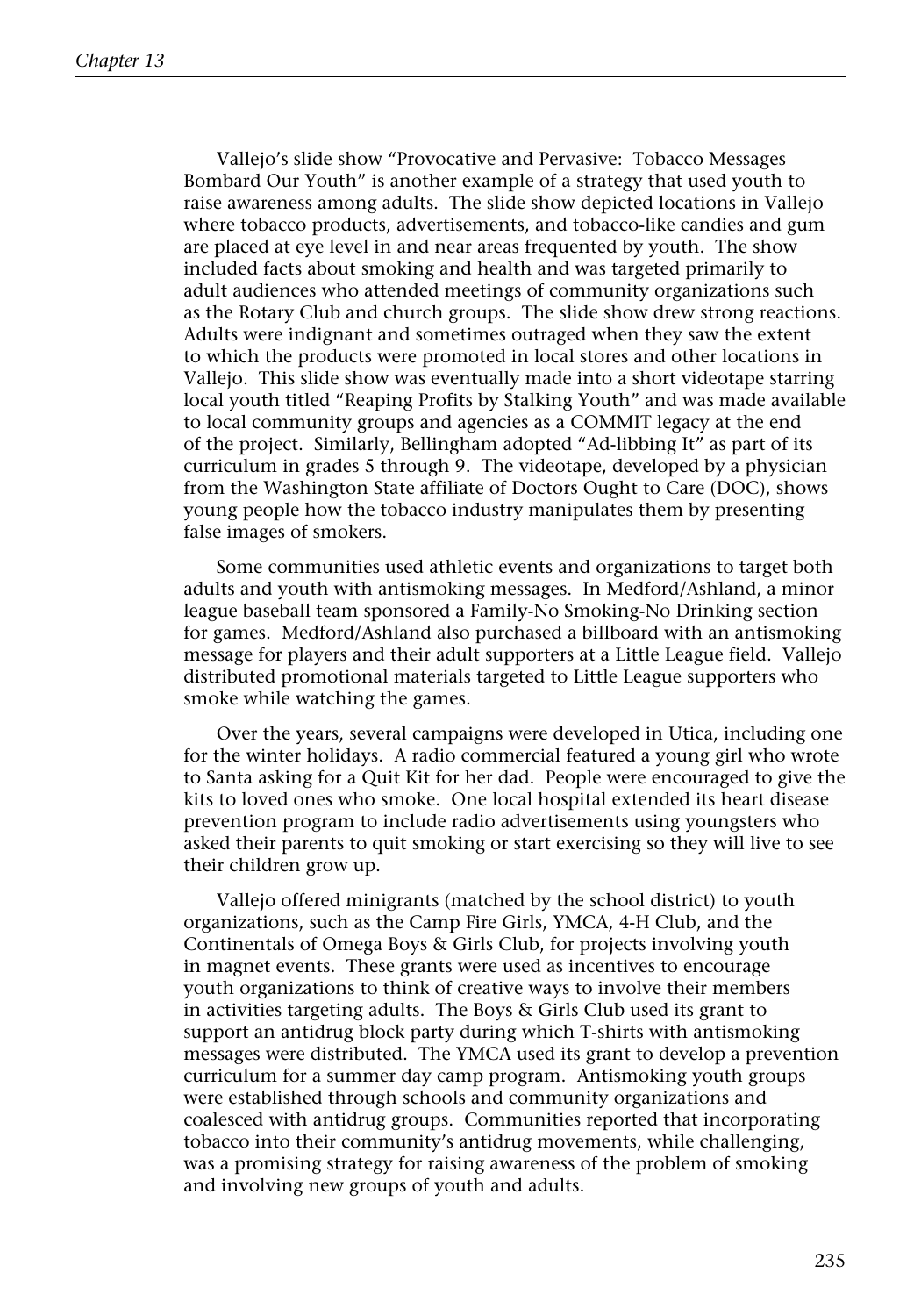**MAGNET EVENTS** Magnet events included poster contests to promote cessation themes. In Paterson, winning posters were produced as a calendar and distributed widely throughout the community. In Cedar Rapids/Marion, IA, third-grade students were matched to local companies for the GASO. Students created posters encouraging the employees at their company to stop smoking for the day. A committee of smokers and former smokers at each company judged the posters and displayed the winner at their worksites.

> In many communities, children marched in Fourth of July parades in conjunction with Non-Dependence Day or in other local parades. Young people contributed energy, enthusiasm, and much creativity during float-

making enterprises for these parades. One of Vallejo's July Fourth floats featured a dinosaur theme and relied on young volunteers riding on the floats to spread the message "Smoking: The Real Reason Dinosaurs Became Extinct."

Young people were recruited to attend rallies where antismoking speakers,



such as David Goerlitz (the former Winston cigarette advertising-modelturned-antitobacco advocate) or Dr. Alan Blum (of DOC), were featured. Rallies with such notable speakers as Mr. Goerlitz and Dr. Blum were held in conjunction with magnet events and received local media coverage and enhanced the promotional activities of antismoking campaigns.

In Raleigh, a local chapter of SADD was recruited to participate in a Non-Dependence Day rally at the city plaza. The students performed skits and rap songs with an antitobacco theme. As a followup to that event, Raleigh kept the SADD members involved in additional tobacco control activities. Thus, some members of this group became involved in the GASO later that year and organized a small-scale "Quit and Win" contest as part of the event. They recruited prizes; made a banner; signed up students, faculty, and staff; and learned how to use a carbon monoxide monitor to determine contest winners.

**MONITORING** All communities conducted compliance checks to demonstrate **AND ENFORCING** the easy access children have to tobacco. These compliance **TOBACCO ACCESS** checks also served to raise community awareness of the problem of smoking generally and the need for enforcement of a minimum purchase age. In some communities, such as Raleigh and Vallejo, youth buys were the first step to new or additional legislation aimed at keeping children away from tobacco. In Vallejo, a concerted campaign that began with compliance checks resulted in the passage of local legislation banning cigarette vending machines and free distribution of tobacco products.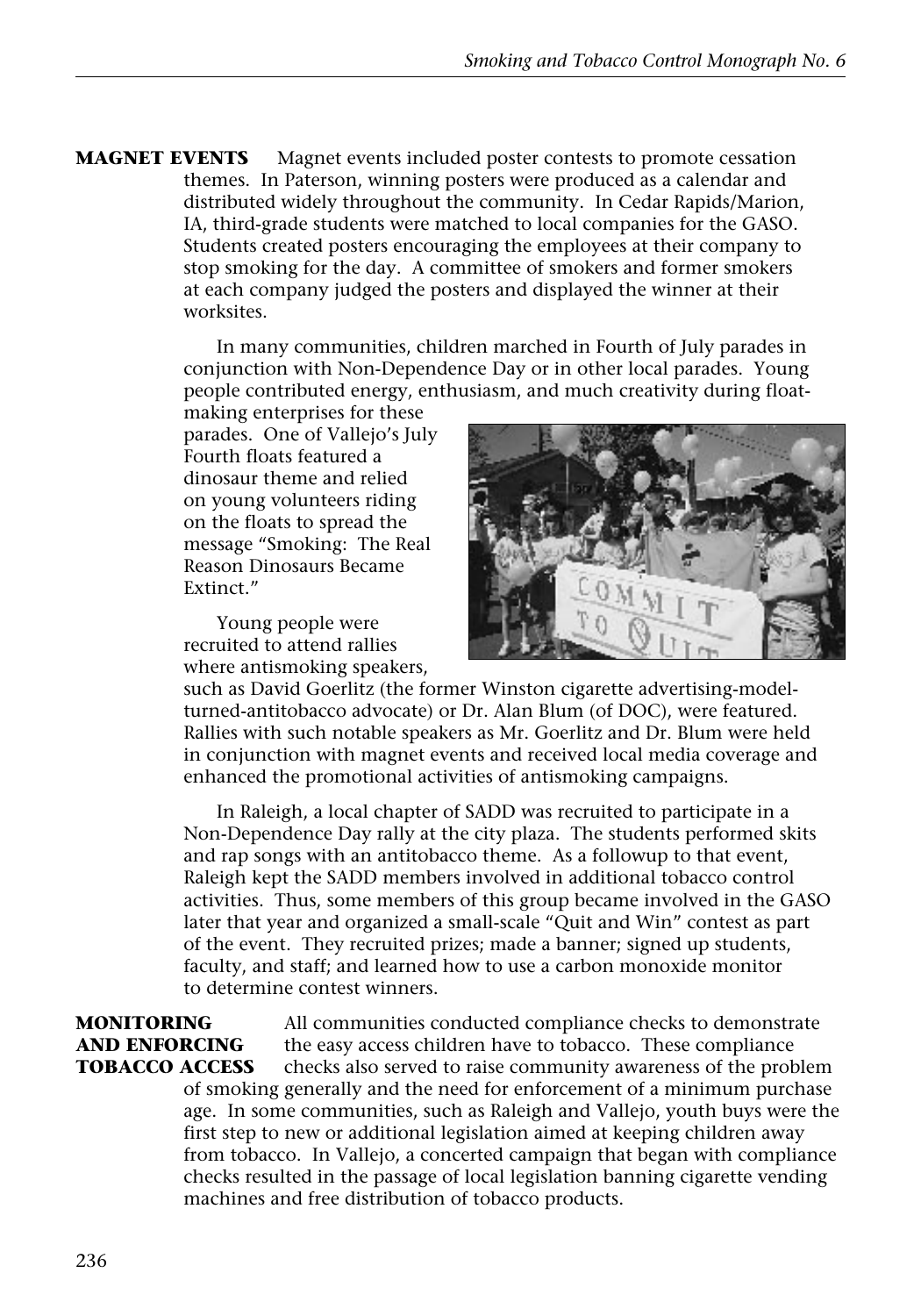In Fitchburg/Leominster, youth task force members became masterful at involving other young people in activities that focused on prevention of youth access to tobacco. This activity received extensive media coverage and succeeded in moving debate forward on the need for stricter regulations at the municipal level. This activity was controversial and not always popular among adults in the community. Some felt it was a form of entrapment and that it did not set a good example to youth in the community. Nevertheless, health officials in one community moved quickly to adopt stricter regulations concerning youth access to tobacco.

Health officials in one Massachusetts COMMIT intervention community were reluctant to move as quickly because they were philosophically opposed to youth involvement in undercover operations. Board and task force members began to work with the community's youth commission, a peer leadership group with a positive image among adults. Through a series of educational sessions, the youth commission adopted protection from tobacco as one of its charges. The youth commission made a proposal to the health department asking for adoption of stricter regulations. When the health department did not act, the commission took its proposal to the city council. Members of the commission testified at hearings and succeeded in convincing the city to adopt the regulations, including provisions for monitoring enforcement using compliance checks, which had been the major stumbling block for the health department.

Youth also reminded the public and legislators about existing nonsmoking laws. Santa Fe held a major event at the State capitol building. COMMIT held a news conference in the rotunda and enlisted help and support from youth and adults. The youth issued smoking "tickets" to those who lit up in the building because New Mexico law prohibits smoking in public places. However, not every lawmaker had a sense of humor about the event. One refused to be seen on camera with his citation in hand.

For many communities, compliance checks and merchant education programs provided an excellent opportunity to involve youth in an activity that sought to protect youth and raise awareness among adults about the dangers of smoking and the pervasiveness of tobacco advertising and products in places where youth congregate. Some communities were more aggressive in their willingness to tackle this activity, especially in their use of young people to purchase cigarettes in bars or cocktail lounges. Buying operations usually resulted in media attention that kept the issue alive for public discussion, although the attention was not always favorable. The payoff for communities that successfully used compliance checks and related activities was a more powerful groundswell of support among adults for enactment of local ordinances to strengthen access laws. In addition, a cadre of dedicated youth, now schooled by COMMIT's buying operations, became involved in other COMMIT activities.

**CHALLENGES** Perhaps the most significant challenge that communities encountered with this channel was the desire of many of their community Boards and public education task forces to focus more attention and resources on youth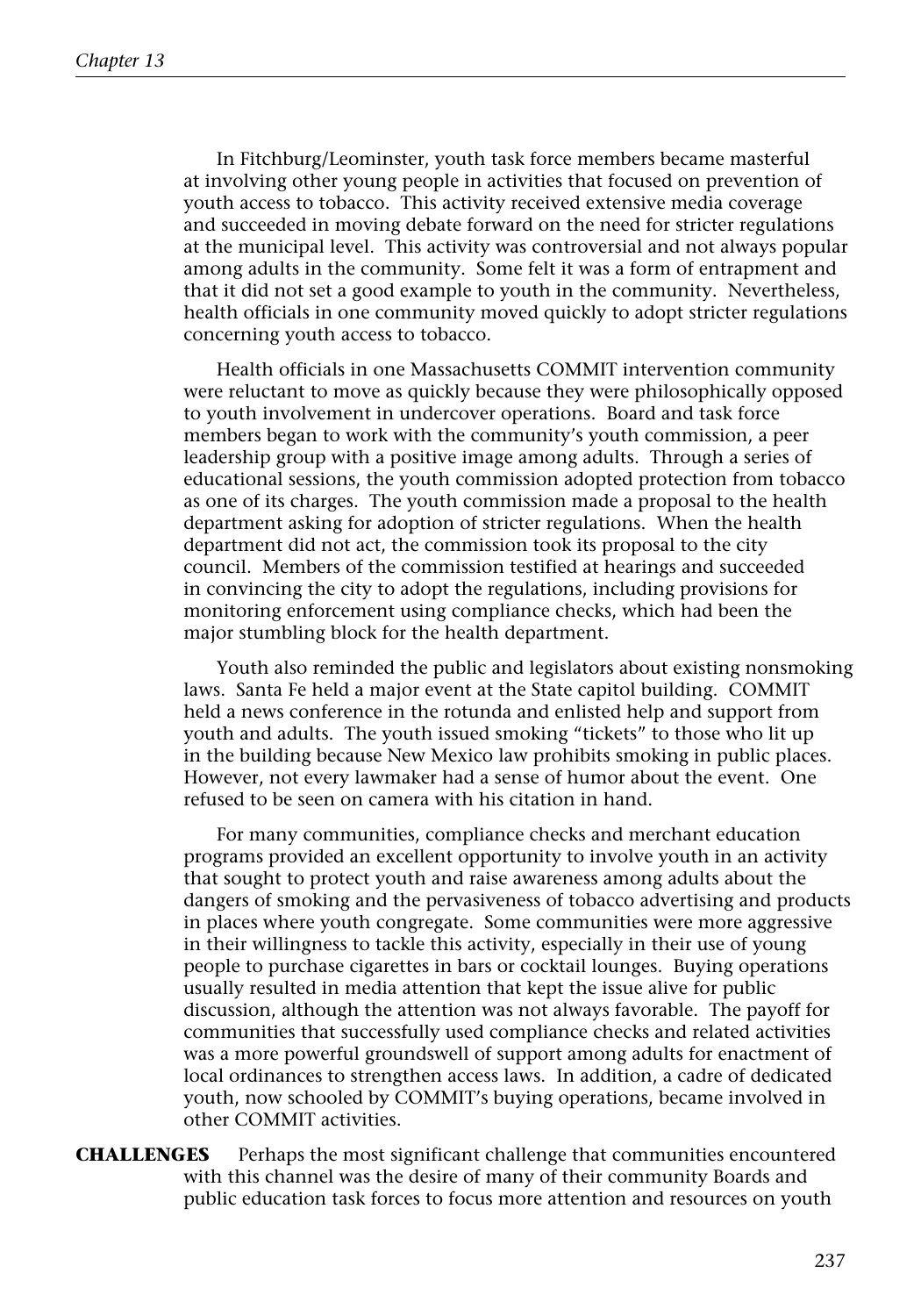and prevention activities. Thus, COMMIT staff members were faced with the challenge of steering their volunteers away from this focus and providing consistent reminders to them that the goal of COMMIT was to increase cessation rates among adult smokers.

For some communities, the emphasis was on policy change, thought to be the only effort worth supporting in this channel. For example, in Fitchburg/Leominster, disagreement arose in the third year among youth task force members as to which activities for youth were most worthwhile. Two members of the task force, who were the major forces behind the implementation and enforcement of regulations prohibiting youth access, were adamant that these types of activities were the only effective activities for preventing youth access and that educational programs were a waste of time and money. Ultimately, task force members agreed that both educational and enforcement activities were to be part of the action plan.

In other communities, volunteers expressed many concerns and fears about involving youth in monitoring access to tobacco, resulting in much weaker compliance checks and, in some cases, cancellation of these types of operations. For example, the Paterson public education task force opposed a staff-planned compliance check because most members were concerned that it might be viewed as an attack on merchants, not on the law and its enforcement. They subsequently canceled all plans for that activity.

In Utica, concerns also were raised during plans for a second compliance check. Volunteers felt that COMMIT might receive bad publicity and were also concerned about COMMIT's liability if the local district attorney decided to file charges against merchants caught in the operation. No one wanted to risk that possibility, so the compliance check was canceled.

Another challenge facing this channel was that most at-risk youth do not belong to the kinds of organizations and groups that rallied to COMMIT's message. Targeting this hard-to-reach population, although not a primary objective of the intervention, was a challenge for project staff members and volunteers. Santa Fe used the peer-to-peer education program described above to target some of these students.

**LESSONS LEARNED** The youth channel was not a major priority for the intervention; the majority of COMMIT's required activities were targeted to adults. Nevertheless, most communities felt that their youth activities were among the most successful of all the interventions. In the final reports of the COMMIT intervention, 6 of the 11 communities included at least 1 youthrelated intervention among their "most successful activities." That subjective evaluation by the communities provides some indication of the degree to which their volunteers were eager to focus on youth issues. Almost every community noted in its final reports that the youth channel (and its implicit message of prevention) was an important issue for volunteers. Perhaps this reflects a natural "protective" tendency on the part of adults to be concerned about creating and maintaining a safe and healthy environment for children. Such a tendency for protectiveness toward children may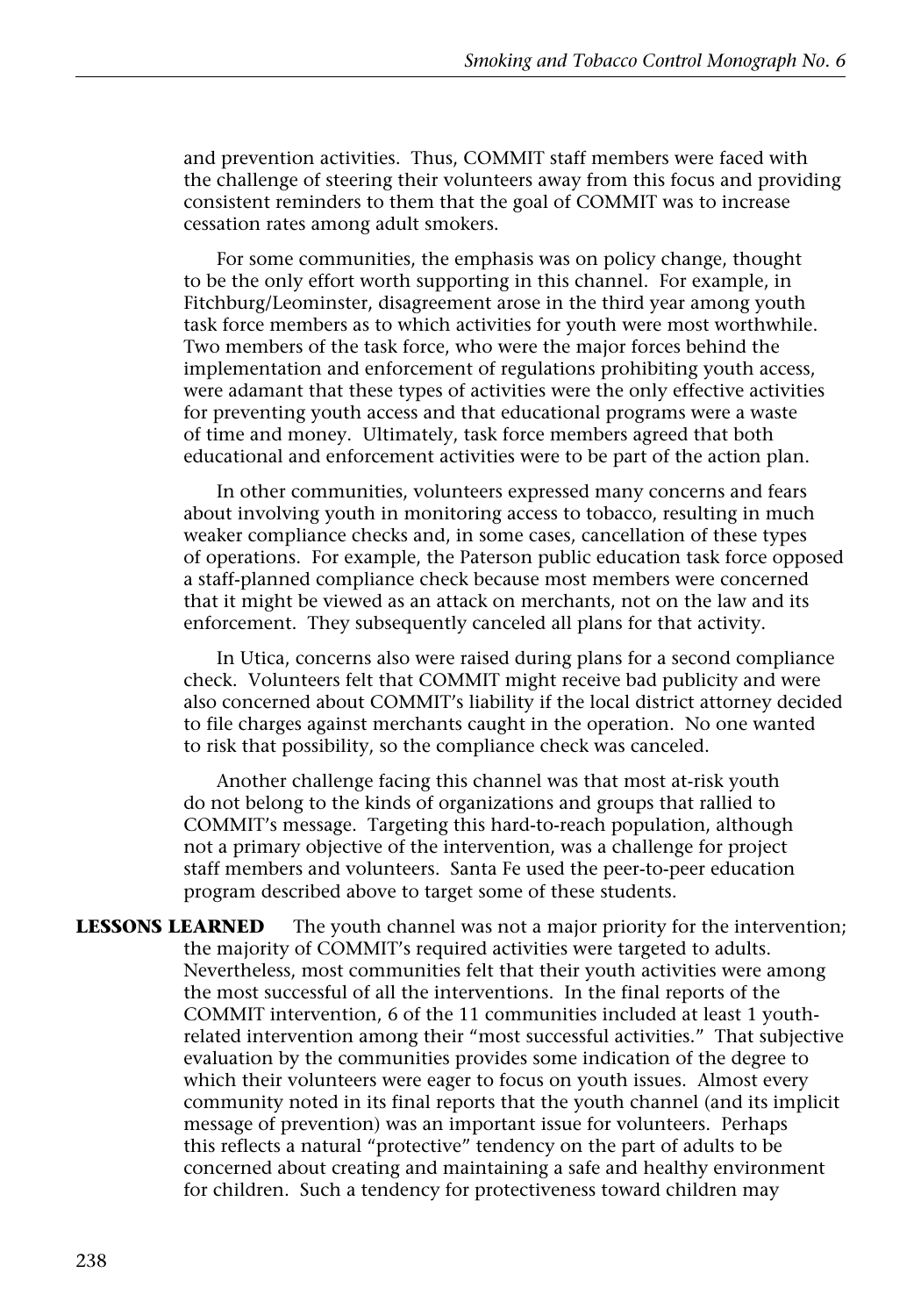override the desire to intervene in the choices adult smokers have already made in their lives.

Staff members and community volunteers realized that youth could be used to heighten awareness of the problem of smoking among both adults and young people. Furthermore, youth served a critical public relations function in getting the cessation message to adults, a realization that helped communities with objectives that targeted adults and enhanced their work by involving youth and adults in magnet events and monitoring and promoting enforcement on youth access to tobacco. In fact, many communities documented that involving youth groups in monitoring youth access to tobacco became a galvanizing force for changes in local policy. For example, the Vallejo City Council ultimately responded to the strong foundation of community support given to bans on vending machines and free distribution of tobacco products. This strong foundation resulted largely from the coalescing of diverse segments of the community, a coalescing that ultimately became the "pulse" (perceived standard operating pattern) of Vallejo, to which the council responded. However, the participation of many enthusiastic, articulate, and sincere young people in the process may have been the most critical ingredient in this effort.

The linkage of tobacco use with substance abuse programs met with initial resistance (especially from the community of recovering addicts) but, in some cases, proved to be an effective strategy to merge with other groups and increase resources directed to antidrug, antismoking messages.

Young people also serve as a convenient channel from which to recruit volunteers. Youth can support program staff when adults are neither able nor willing to volunteer. As was borne out frequently with the youth-buying operations and merchant education programs, everyone seems to listen when young people deliver a message. This may be the most valuable lesson learned from COMMIT's experiences with youth activities.

### **REFERENCES**

- Altman, D., Foster, V., Rasenick-Douss, T., Tye, J. Reducing the illegal sales of tobacco to minors. *Journal of the American Medical Association* 261: 80-83, 1989.
- Centers for Disease Control. Cigarette advertising— U.S., 1988*. MMWR. Morbidity and Mortality Weekly Report* 39: 261-265, 1990.
- DiFranza, J.R., Norwood, B.D., Garner, D.W., Tye, J.B. Legislative efforts to protect children from tobacco. *Journal of the American Medical Association* 257: 3387-3389, 1987.
- Doctors and Lawyers for a Drug-Free Youth. *Cigarettes Readily Sold to Children in 90 U.S. Communities, Tobacco Legislation Recommended*. Champaign, IL: Doctors and Lawyers for a Drug-Free Youth, 1991.
- Fischer, D.A., Magnus, P. "Out of the mouths of babes . . . ." The opinions of 10 and 11 year old children regarding the advertising of cigarettes. *Community Health Studies* 5: 22-26, 1981.
- Fischer, P.M., Schwartz, M.P., Richards, J.W., Jr., Goldstein, A.O., Rojas, T.H. Brand logo recognition by children aged 3 to 6 years. Mickey Mouse and Old Joe the Camel. *Journal of the American Medical Association* 266: 3145-3148, 1991.
- Hensley, T. Congress considers eliminating nearly all tobacco advertising. *Journal of the National Cancer Institute* 81: 128-129, 1989.
- Johnston, L., O'Malley, P., Bachman, J. "Monitoring the Future Study." Press release, University of Michigan, Ann Arbor, MI, January 31, 1994.